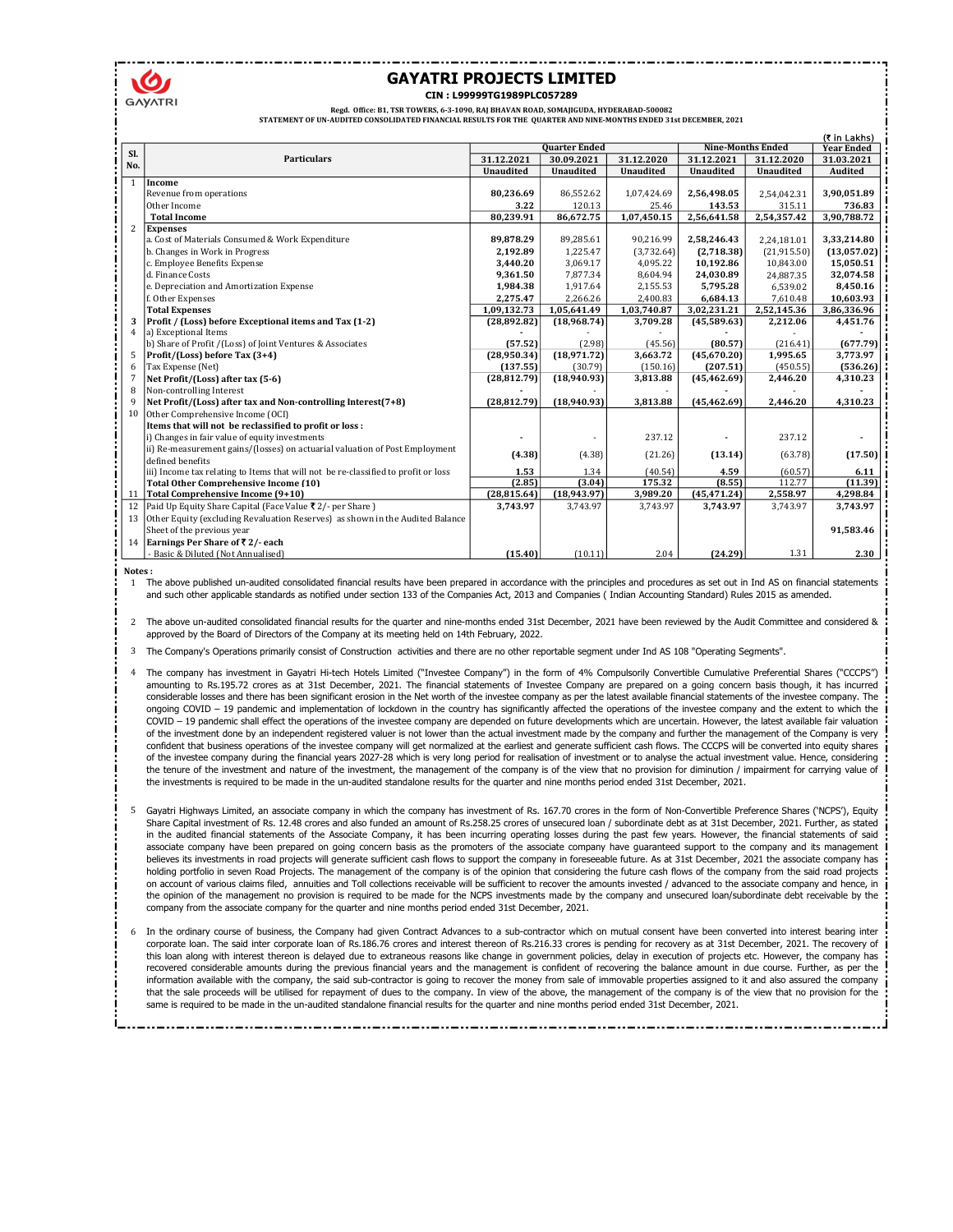## GAYATRI PROJECTS LIMITED CIN : L99999TG1989PLC057289

Regd. Office: B1, TSR TOWERS, 6-3-1090, RAJ BHAVAN ROAD, SOMAJIGUDA, HYDERABAD-500082

STATEMENT OF UN-AUDITED CONSOLIDATED FINANCIAL RESULTS FOR THE QUARTER AND NINE-MONTHS ENDED 31st DECEMBER, 2021

7 One of the subsidiary of the associate company (herein after called as "concessionaire company" or Sai Matarani Tollways Limited "SMTL"), which has been awarded a Build-Operate-Transfer (BOT) work for construction of Four Laning of Panikoili-Rimuli section of NH-215 Road. The Company has to receive an amount of Rs. 237.16 crores towards EPC cost from the said concessionaire company as at 31st December, 2021. Further, the company has given an irrevocable and unconditional Corporate Guarantee of Rs.1827.35 crores to the lenders of the concessionaire company. The Concessionaire Company has given termination notice to National Highways Authority of India (NHAI) due to irreparable loss of toll revenue from the road project and requested for termination payment of Rs.2296.67 crores. Apart from the above said termination payment, the Concessionaire Company had filed claims with the NHAI under "Concessionaire's right to recover losses/ damages from the Authority on account of material default of the Authority for an amount of Rs.974.49 Crores towards cost overrun claims attributable to the NHAI, which includes claims against EPC Escalation made on NHAI from EPC Contractor (GPL) for Rs 517.52 Crores.

SMTL Road Project was terminated by the NHAI on 28th January, 2020 and toll collection rights were handed over to the NHAI from 30th January, 2020. The Concessionaire Company has requested the NHAI for referring the disputes such as Termination Payment and Claims to the Conciliation Committee of Independent Experts ("CCIE") as per NHAI policy. Further, the Concessionaire Company had filed petition on 21st December, 2019 against the NHAI before the Hon'ble High Court of Delhi, New Delhi requesting NHAI to deposit 90% of the Debt Due by the said Concessionaire Company. In these circumstances, the NHAI vide its letter dated 31.03.2021 has calculated the termination<br>payment as Rs.584.21 crores unilaterally as against t lenders of said Concessionaire Company and retained Rs.138.46 crores with it towards various counter claims and statutory deductions etc. The Concessionaire Company has utterly disagreed with the termination payment calculated by the NHAI unilaterally and disputed the termination payment. The dispute pertaining to the termination payment along with the claims submitted by the Concessionaire Company are pending before the CCIE Committee. The Second meeting of the Conciliation Committee of Independent Experts ("CCIE") was held on 21.06.2021 and the committee observed that since NHAI has taken over the asset which is largely completed, there has to be an amicable settlement as has happened in similar cases. The Committee further feels that there is some merit in the submission of the concessionaire that an amicable settlement has to be done on basis of neither Party default. In the next CCIE meeting held on 17th December, 2021, the NHAI has given its presentation and submissions before the committee. The meeting is adjourned for next hearing. As per the information and explanations given by the concessionaire company and based on the legal opinion obtained by it, the said concessionaire company will receive significant amount of compensation so as to settle dues to the lenders and the company. As per the available information and based on the discussions held with the lenders, the management is of the view that the possibility of invocation of Corporate Guarantee is remote. In view of this, the management is of the opinion that no provision is required to be made in respect of receivables and Corporate Guarantee in the un-audited standalone financial results for the quarter and nine months period ended 31st December, 2021.

- 8 An amount of Rs.36.20 Crores as on 31st December, 2021 is receivable from M/s Western UP Tollways Limited ('Erstwhile Associate Company or WUTPL') operating Meerut and Muzaffarnagar Section of NH-58 Road on BOT basis against the EPC works executed by the company during the previous years and the amounts shall be recovered out of claims amounts received by the erstwhile associate company from NHAI. The Arbitration Tribunal has pronounced arbitration award of Rs. 124.43 Crores which includes interest thereon of Rs. 64.05 crores and extension of concession period by 348 days. At the request of the M/s Western UP Tollways Limited, the above claims and the termination payment have been referred to the Conciliation Committee of Independent Experts ("CCIE") as per NHAI policy. The Management of WUTPL is very confident of getting the claims amounts from NHAI and assured the company by way of agreement, to pay the company its share upon receipt of claims and accordingly, in the opinion of the management of the company, no provision is required to be made in respect of amounts receivable from the said erstwhile associate company in the un-audited standalone financial results for the quarter and nine months period ended 31st December, 2021.
- 9 The Advances to Suppliers, Sub–contractors and others as at 31st December, 2021, includes an amount of Rs.152.23 crores given to one sub- contractor in the normal course of business. The recovery of this advance is delayed due to certain extraneous factors not attributable to the subcontractor. During the previous financial years, the company has recovered substantial amount of more than Rs. 180.00 crores from the said sub-contractor. In view of this, the management is confident to recover the entire advances from the sub-contractor in due course and hence no provision is required to be made in the un-audited standalone financial results for the quarter and nine months period ended 31st December, 2021.
- 10 As per the Settlement and Supplementary Agreement dated 14th September, 2020 made between Gayatri Projects Limited ("the Company/GPL"), Gayatri Highways Limited ("GHL") – an Associate Company and IL&FS Financial Services Limited (IL&FS); the Company and GHL jointly and severally agreed to repay the balance principal loan amount of Rs. 84.10 crores and additional interest of Rs. 8.65 Crores towards loan availed by GHL along with interest in eleven monthly instalments commencing from 15th September, 2020 and the entire amount to be paid on or before 15th July, 2021. The Company & GHL have jointly paid principal amount of Rs.45.90 crores till March 2021 instalment. As the company had not paid the balance amount by the agreed dates, the lender has sent various notices to the GPL/GHL and through the notice dated 9th November, 2021 issued to the Company and GHL, time is given till 12th November, 2021 to repay the entire outstanding dues payable, failing which IL&FS may reopen / restore / reinstitute the Insolvency Applications I/II and also initiate any other proceedings against the Company/GHL before any legal forums. The company has communicated its commitment to repay entire IL&FS dues through its letter dated 11th November, 2021. Due to non-payment of remaining instalments/dues, the IL&FS has filed application under section 7 of the Insolvency and Bankruptcy Code, 2016 before the Hon'ble National Company Law Tribunal, Hyderabad. The applications filed by the IL&FS is not admitted till the date of approving the results.
- 11 The recovery of work & other advances and receivables got delayed from one sub-contractor amounting to Rs. 99.36 crores as at 31st December, 2021 which is on account of mis-match in the cash flows of the sub-contractor and non-extending of financial facilities. As per the information and explanations given by the said sub-contractor, the dues to the company will be paid in due course without any fail and hence, in the opinion of the management provision is not required to be made in the un-audited standalone financial results for the quarter and nine months period ended 31st December, 2021.

12 The company is mainly engaged in the execution of road works allotted by the National Highways Authority of India and Irrigation related works given by various state governments. Due to various Covid-19 related lock down restrictions imposed across the country during the year and preceding financial years, the work at major sites had got disrupted and delayed. The works have resumed post relaxation of lockdown restrictions. The recovery of trade receivables got delayed due to COVID –19 Pandemic impact on the economy of the country and various stares which ultimately caused financial and operational stress on the company and progress of the works executed by the company. As stated above, since the company is mainly executing government related works, it is estimated that there will be no defaults in receivables of the company and there will be no cancellation / suspension of works allotted to the company. In view of the above, the COVID–19 pandemic impact on the business operations of the company and default in repayment of dues to lenders is temporary in nature and it will not impact the continuity of the business operations of the company. However, the Company will closely monitor the future developments and economic conditions across the country and assess its impact.